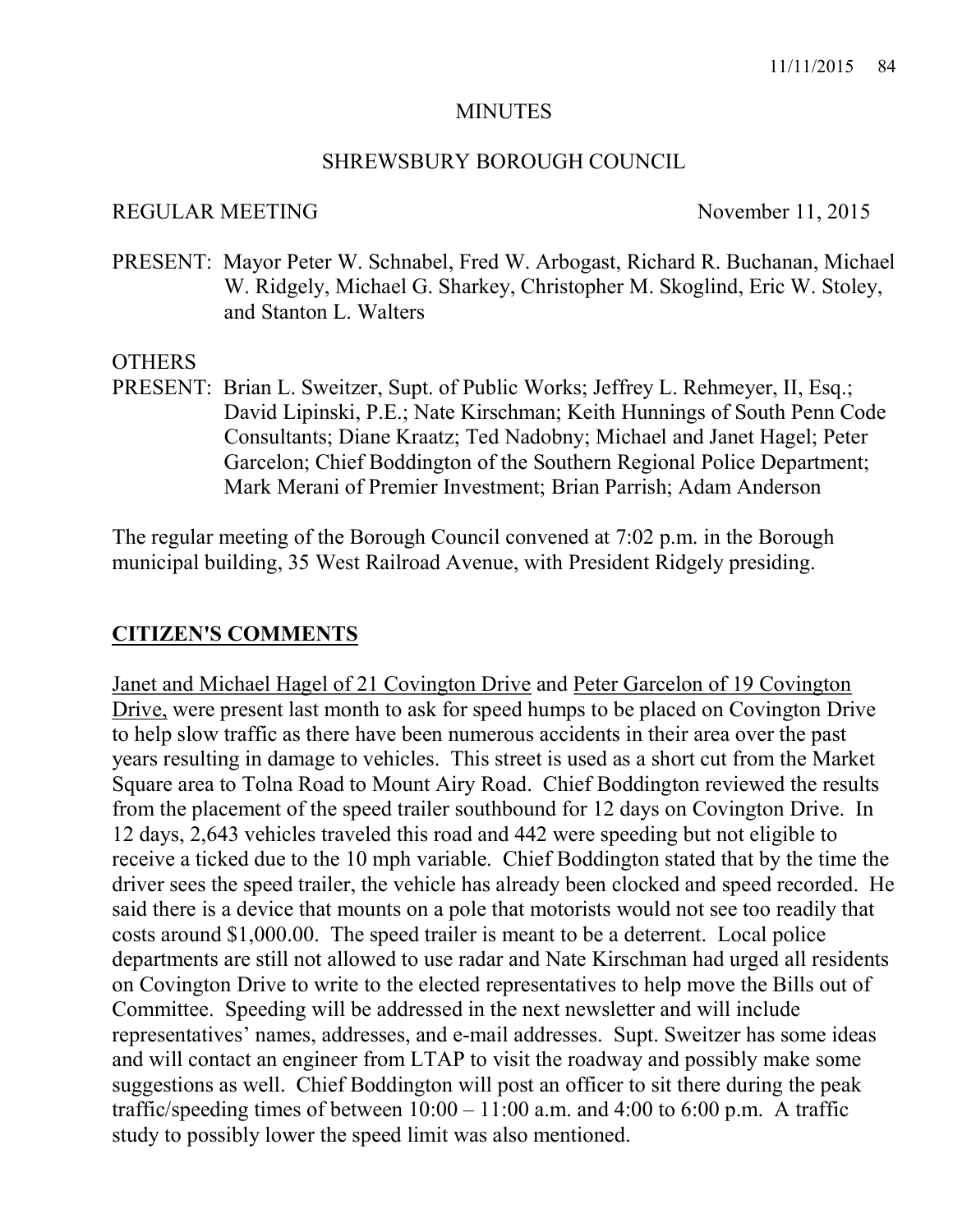# APPROVAL OF MINUTES

The minutes of the October 14 meeting were approved by unanimous consent.

# APPROVAL OF EXPENDITURES AND REPORT OF ACCOUNTS

C. Skoglind moved to approve the expenditures and report of accounts for October with a correction to the graph in the highway aid report.

M. Sharkey seconded. The motion carried with all in favor. The report for the Municipal Authority was also included for information only.

# BILL LIST

The bill list for October was presented: General account: check numbers 13063 thru 13111; Water account: check numbers 5455 thru 5475; Sewer account: check numbers 5054 thru 5066; Highway Aid account: none.

C. Skoglind moved to approve the bill list for October, 2015.

E. Stoley seconded. The motion carried with all in favor.

# APPROVAL OF PAYROLL REGISTER

- C. Skoglind moved to approve the October 12 and 26 payroll registers.
- F. Arbogast seconded. The motion carried with all in favor.

# SUBDIVISION & LAND DEVELOPMENT

Premier Investments: 141 North Main Street/10 East Clearview Drive Add-on

This plan shifts some land from one address to another with no buildings being added. The Staff and the Planning Commission recommended approval of the plan contingent on payment of all fees; statement of ownership, signed, dated, and notarized; sidewalk waiver; DEP Planning Module submission of non-building declaration; and revised deeds being required. A note should also be added that no additional EDUs are required.

E. Stoley moved to approve a waiver from the sidewalk requirement.

C. Skoglind seconded. The motion carried with all in favor.

E. Stoley moved to approve the plan contingent on DEP Planning Module submission of non-building waiver; note about sidewalks being waived; note that no additional EDUs are required; payment of all fees.

R. Buchanan seconded. The motion carried with all in favor.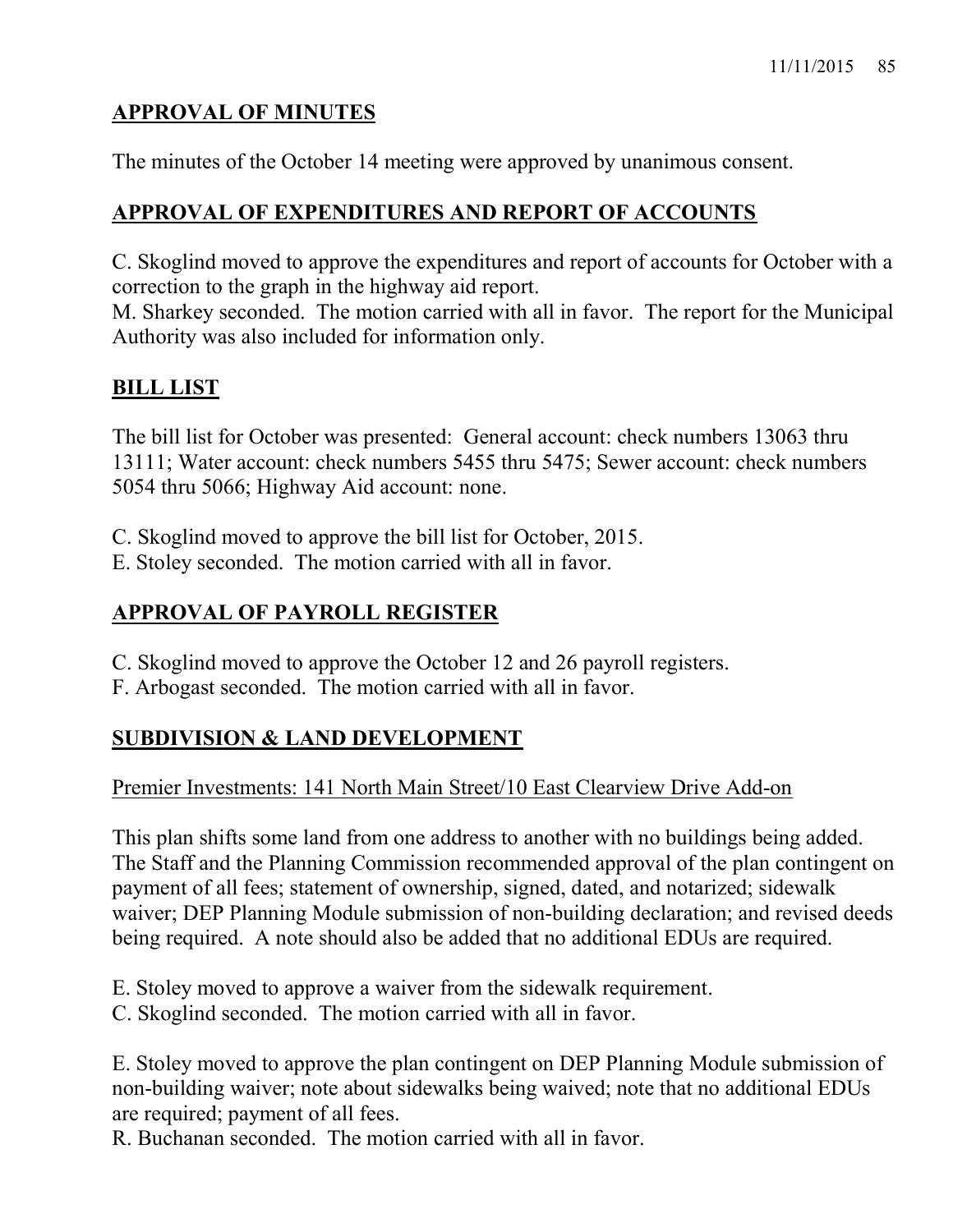E. Stoley moved that President Ridgely be authorized to sign the DEP Planning Module. F. Arbogast seconded. The motion carried with all in favor. Eng. Lipinski will contact Shaw Surveying regarding the notes and then the plan will be submitted for Council to sign.

### 89 East Forrest Avenue, Brian Parrish, Proposed Express Care

The proposal is for a 5,000 square foot medical clinic. The Staff and the Planning Commission recommend approval contingent on payment of all fees; DEP Planning Module approval; final signatures, notarizations, and seals are required; execution and recording of the Stormwater Operation and Maintenance Agreement. A waiver is needed for sidewalks and for proceeding directly to a final plan.

- C. Skoglind moved that a waiver be granted to not require sidewalks.
- E. Stoley seconded. The motion carried with M. Sharkey opposed.

E. Stoley moved that President Ridgely be authorized to sign the Planning Module. R. Buchanan seconded. The motion carried with all in favor.

E. Stoley moved to approve the final plan, waiving the requirement of a preliminary plan, contingent on the following: payment of all fees within 90 days; DEP Planning Module approval; final signatures, notarizations, and seals are required; and execution and recording of the Stormwater Operation and Maintenance Agreement. C. Skoglind seconded. The motion carried with all in favor.

# Codes Enforcement – Keith Hunnings

Four permits were issued in October. There was a fire at 11 Morgan Drive a couple of weeks ago and the property was posted as uninhabitable. The five days are up and Keith asked for approval to work with Sol. Rehmeyer in getting the first floor boarded up and secure so no one enters the home. The mortgage company will be contacted regarding this situation as well.

R. Buchanan moved to authorize Keith to work to have the home secured to stop animals and humans from entering the home and to secure a lien for recouping costs. S. Walters seconded. The motion carried with all in favor.

# 17 Onion Boulevard Fireworks Storage

Phantom Fireworks contacted Keith about using part of the building to store fireworks. Keith will direct them to the Zoning Ordinance and inform them of the special exception process.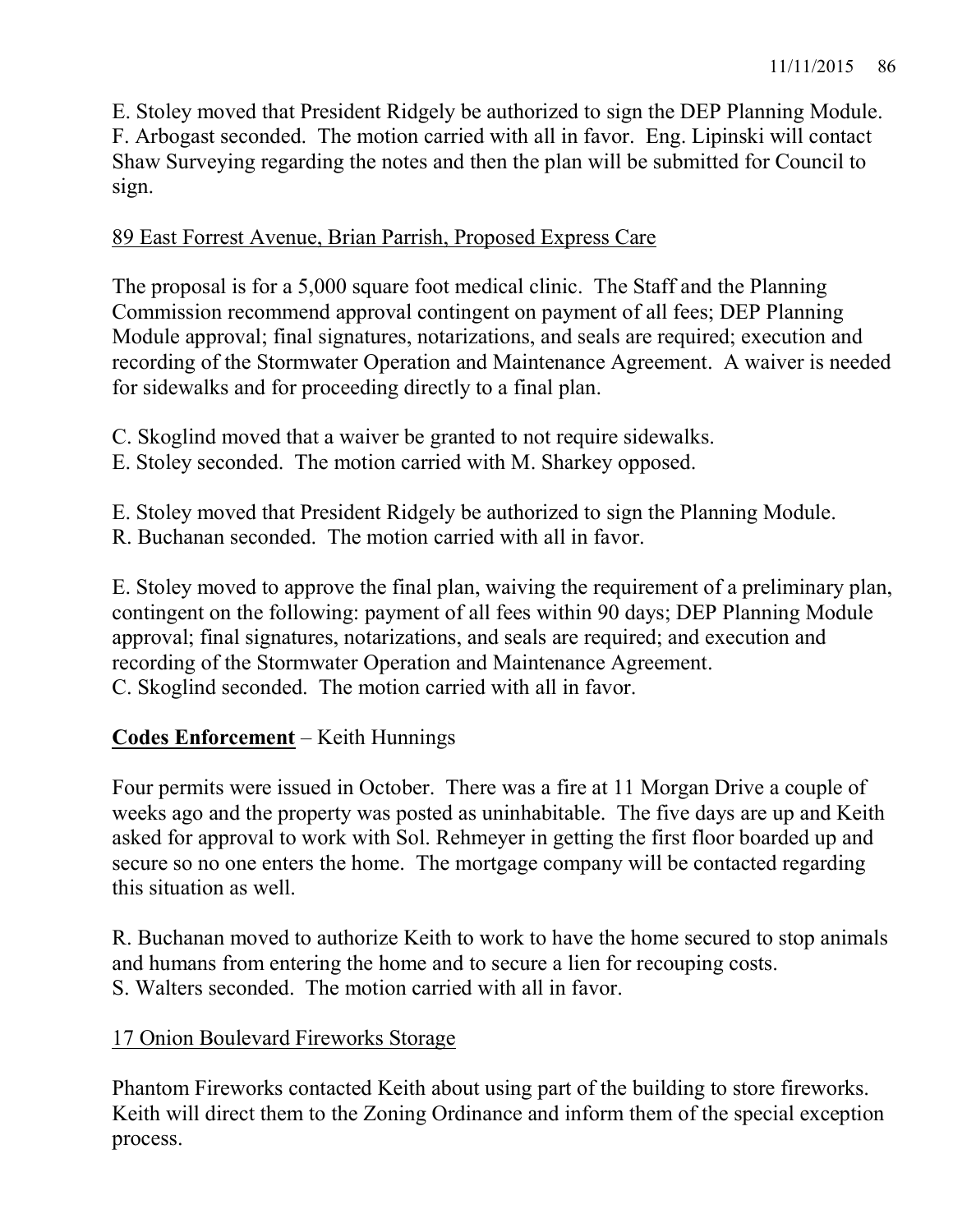# Southern Regional Police – Richard Buchanan and Mayor Schnabel

Buck highlighted the report that included October. The hours to date for Shrewsbury are 3,685 and New Freedom Borough's is 3,308 yet the 2016 budget has New Freedom Borough paying more and this is why they are asking to redo the formula. New Freedom Borough sent a letter to the Southern Police Commission asking that the formula be revisited when the letter should have gone to each individual member Borough as the Council Presidents are to meet to discuss any changes to the agreement. Chairman Trout responded to New Freedom Borough that they need to send a letter to the municipalities. The request that the agreement be changed within 30 days is unreasonable as the change must be done by ordinance. Glen Rock and New Freedom Boroughs both rejected the 2016 police budget and it will be a challenge to stay within the 2015 budget. A police budget meeting will be held tomorrow afternoon. Chief Boddington gave a report about three major incidents that occurred in Glen Rock Borough within the last three weeks.

# Water & Sewer – Richard R. Buchanan

### Water Line Project

Eng. Lipinski is designing the water line project for Cloverdale Avenue, Lisburn Avenue, and Hill Street. The valves on Cloverdale Avenue do not shut off the water. The piping in the Thompson well had to be replaced as well as the fire hydrant on Lisburn Avenue in the last three months.

#### New Freedom/Shrewsbury Sewer Flows

Supt. Sweitzer prepared a list by year showing the Borough's proportionate flows; we are at 61% of the plant. Eng. Lipinski was asked to keep trying to get a meeting set up with New Freedom Borough.

#### Sewer Meters (Deer Creek Study)

The Municipal Authority approved purchase of sewer meters up to \$45,000.00. Kraig Moodie from FloWAV agreed to provide flow meters for a few weeks trial to demonstrate the effectiveness of the meters. The meters were installed on October 20, are working, and have not clogged. The meters recorded a significant rain on October 29. Ted Nadobny demonstrated the results from the readings that are done every 15 minutes and then submitted daily with a web-based file being downloaded. The technology performed well with no licensing required. Approval was given previously to spend up to \$45,000.00 to be shared between the Borough and the Authority and the FloWAV meters would cost \$18,000.00 for three meters. The hosting fee is \$360.00 a year and will require a data plan similar to a cell phone plan.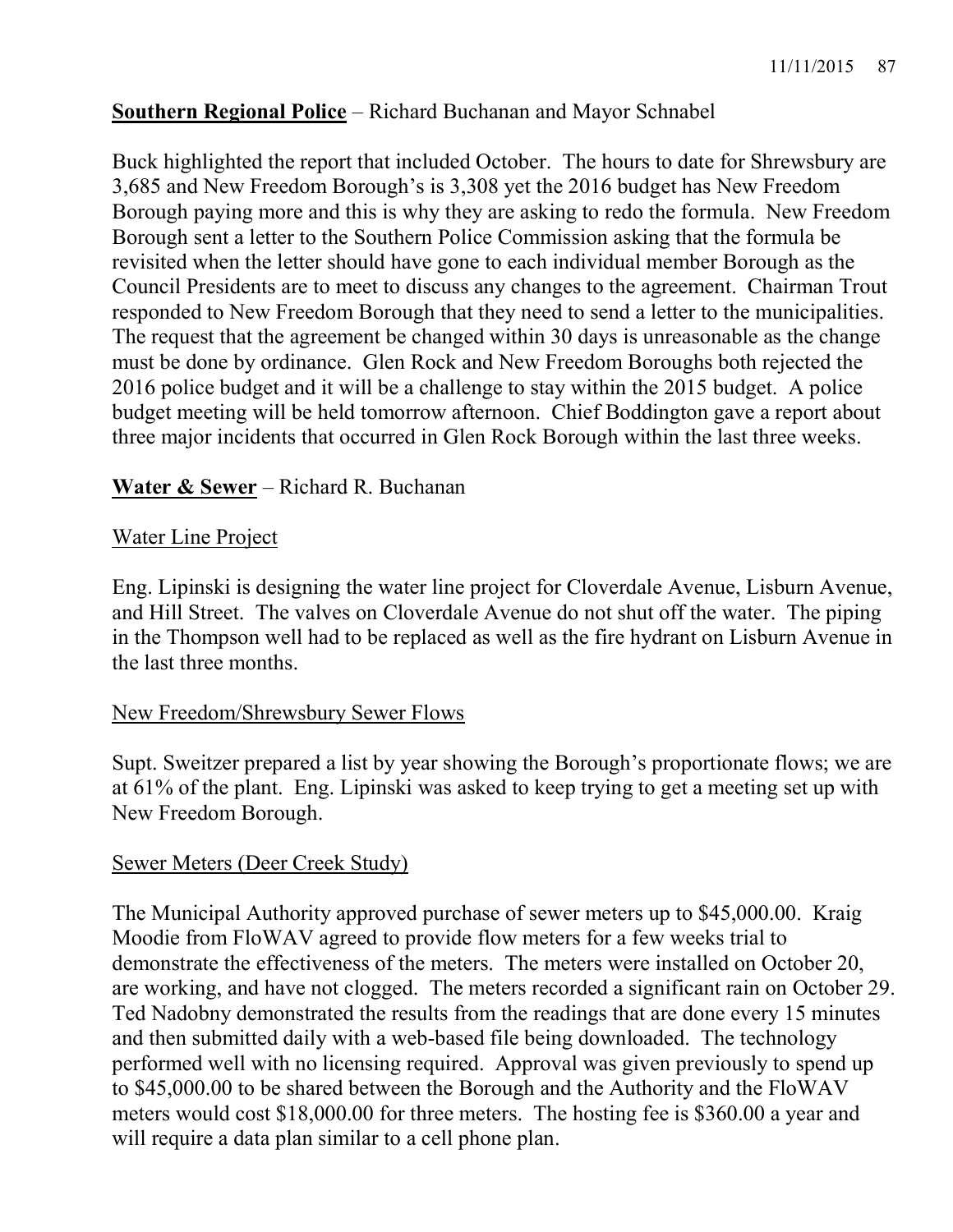# SRBC

R. Buchanan gave a presentation on the workings and budget of the SRBC.

# Public Roads & Lighting - Michael G. Sharkey

# PennDOT North Main Street Paving

PennDOT will repave Main Street from East Forrest Avenue to Seaks Run Road. M. Sharkey and Supt. Sweitzer will meet with PennDOT to discuss the project.

### Essex Circle Drive

The specifications should be ready for bid this winter with work to be ready to start in the spring. There are several patches that must be repaired prior to winter due to the extreme nature and sinking.

# Public Lands, Buildings and Finance – Christopher M. Skoglind

# Posting Budget on Website

M. Sharkey moved that the preliminary budget be posted on the Borough's website after it is adopted in December and then the final budget also be posted after it's adopted. S. Walters seconded. The motion carried with all in favor.

# ENGINEER'S REPORT

#### Southern Farms Phase 2 Sewer Lining

Eng. Lipinski had submitted a recommendation of final payment to Video Pipe Services pending review of quantities and all of the videos. Quantities have been confirmed and all videos have been received.

# Apple Tree Court

The developer has asked for a bond amount to hopefully be in place by the December meeting.

#### Street Opening Ordinance

Eng. Lipinski is working with another municipality to amend its ordinance and once completed, he will submit it to Sol. Rehmeyer for review.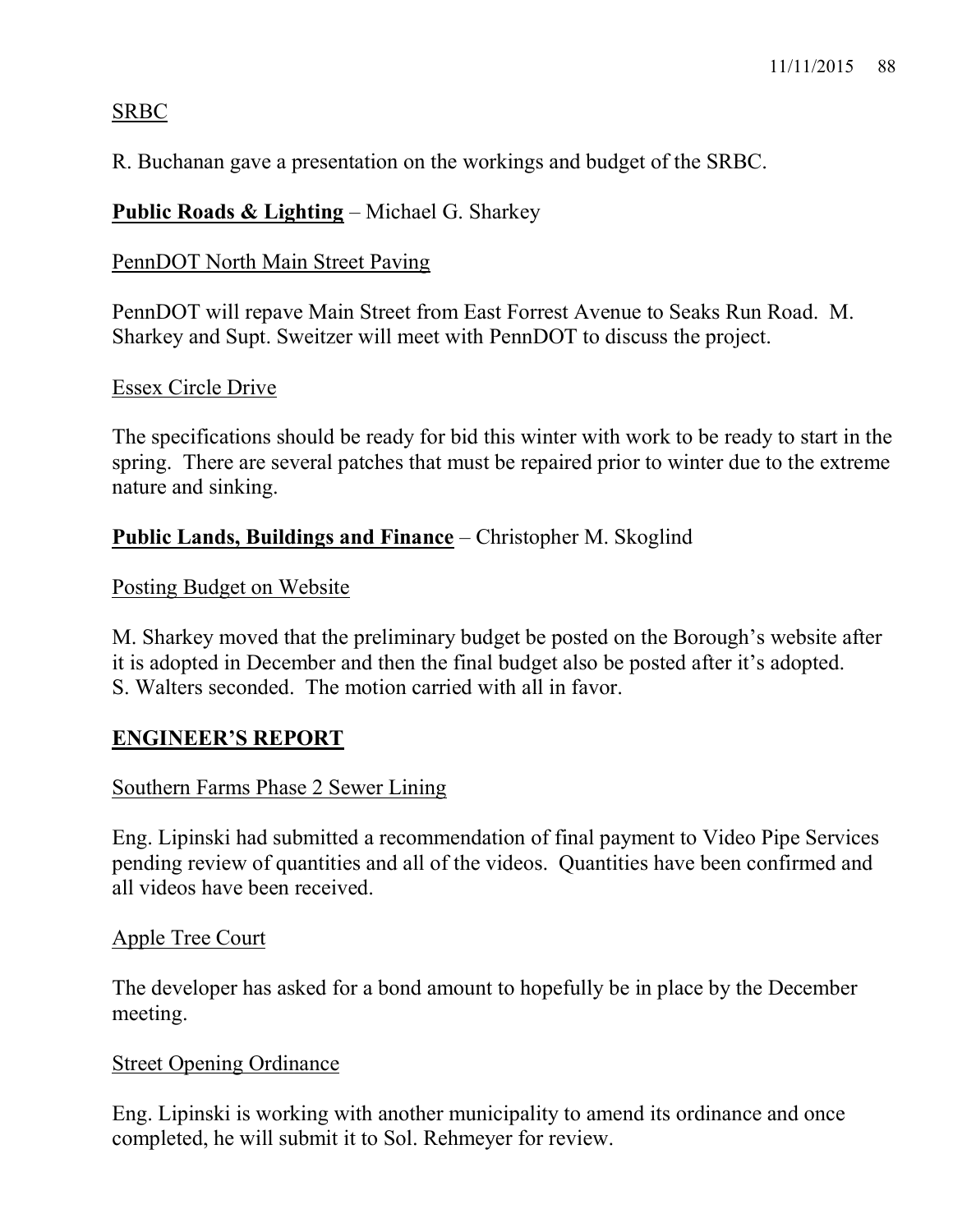### Flood Plain Ordinance

Residents may purchase flood insurance but FEMA is requiring updating of flood plain maps; the Borough does not have any flood plains. Eng. Lipinski stated the Borough should be able to adopt a resolution to that effect.

#### 55 Messina Court Stormwater Issue

The Soil Conservation office investigated a complaint and determined it is an issue between two property owners.

# SOLICITOR'S REPORT

#### Susquehanna River Basin Commission

An Administrative Appeal was filed on October 23 and no supplement will be submitted, per Council.

### 13 Tree Hollow Drive

The property has been vacant for a couple of years and the owner is deceased. Documents were filed to proceed with a Sheriff's Sale which will be on February 8, 2016.

#### South Penn Code Consultant Contract

Sol. Rehmeyer has no objections to the contract but the Secretary was asked to check with the Borough's insurance agent about coverage.

#### Trees and Roots and the Impact on Sewer Lines

The Municipal Authority heard requests for reimbursement regarding damage to trees as a result of sewer work. Sol. Rehmeyer developed a policy with regard to trees in rightsof-ways that is ready for adoption.

E. Stoley moved to adopt Resolution 2015-3 adopting rules and regulations for sewer rights-of-ways.

R. Buchanan seconded. The motion carried with all in favor.

#### Stewartstown Railroad Fees

Omega Rail Management has been requesting substantial license fees from the Municipal Authority and now the Borough for crossings through the railroad right-of-way.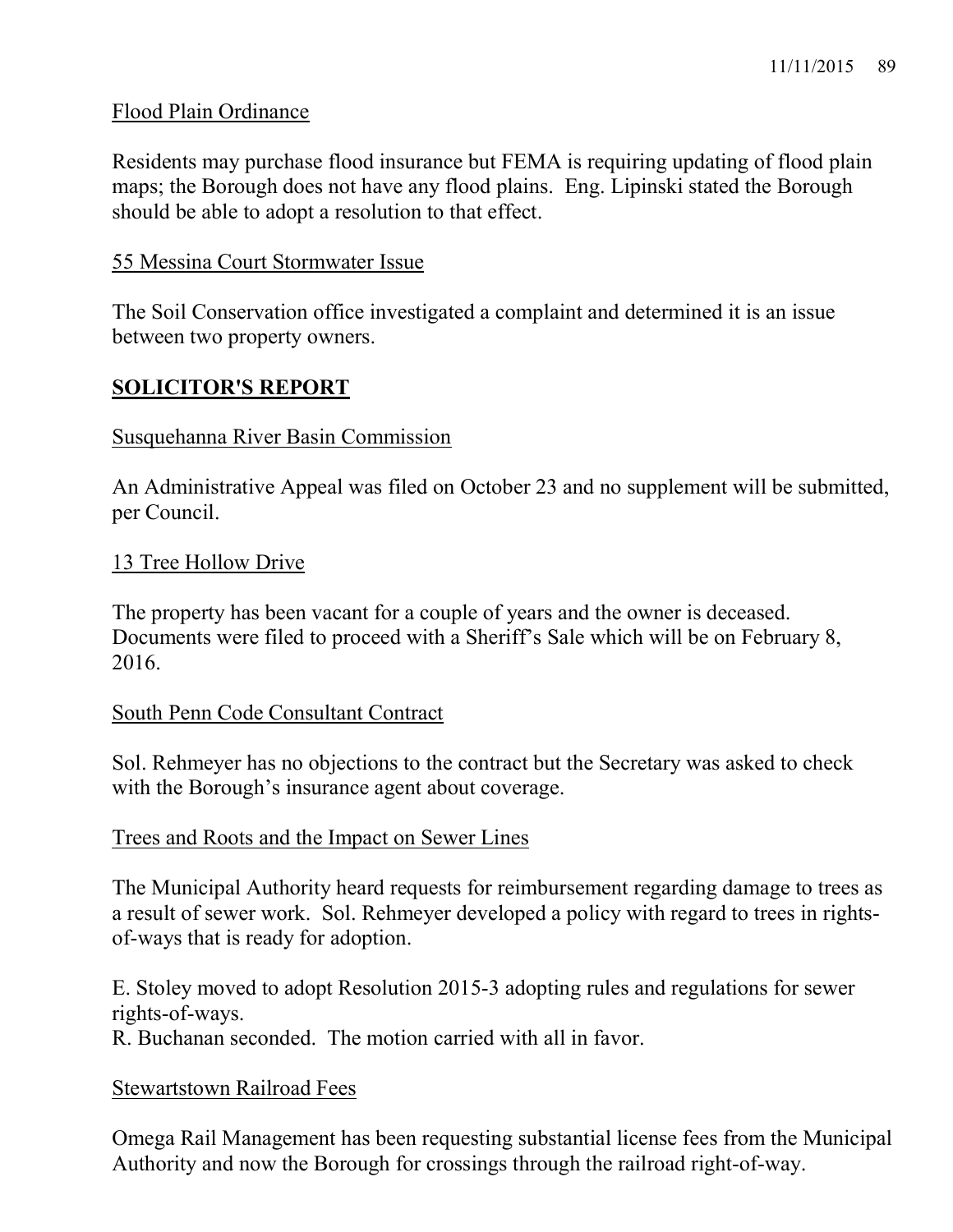Additional information about the fees has been requested repeatedly. No substantive information has been provided though. Nearby municipalities do not pay any monies to Omega and after speaking with The York Water Company, it is not paying for any crossings that are in public rights-of-ways. This matter will be put on hold for now.

# 208 Cardinal Drive

The property owner has made progress correcting the weed problem.

# Sewer Capacity Issue

Phil Robinson and his attorney, Stacey MacNeal, attended this week's New Freedom Borough Council meeting about sewer capacity. Atty. MacNeal stated New Freedom Borough asked her to arrange a meeting with them and Shrewsbury Borough. She called Solicitor Rehmeyer to make arrangements. Council advised Sol. Rehmeyer that if New Freedom Borough wants to meet regarding this issue, that it should contact the Borough directly to arrange for a meeting. Also, if a meeting is scheduled, the Water and Sewer Committee was asked to prepare an agenda of other items to be discussed, such as the proportionate sharing billing.

# Public Safety, Welfare and Personnel – Fred W. Arbogast

# S.P.C.A. Agreement for 2016

F. Arbogast moved to approve the 2016 agreement with the S.P.C.A.

C. Skoglind seconded. The motion carried with all in favor.

# 2016 Animal Control Contract Kim Erdman

F. Arbogast moved to approve the 2016 contract with Kim Erdman for animal control. E. Stoley seconded. The motion carried with all in favor.

# EMA Certificate

S. Walters stated he is one class away from obtaining his EMA certification.

# Secretary's Report – Cindy L. Bosley

The annual appreciation dinner is Friday, November 20. The year-end meeting is on Monday, December 28. E. Stoley and C. Skoglind will not be present.

# York Adams Tax Bureau – Michael Sharkey